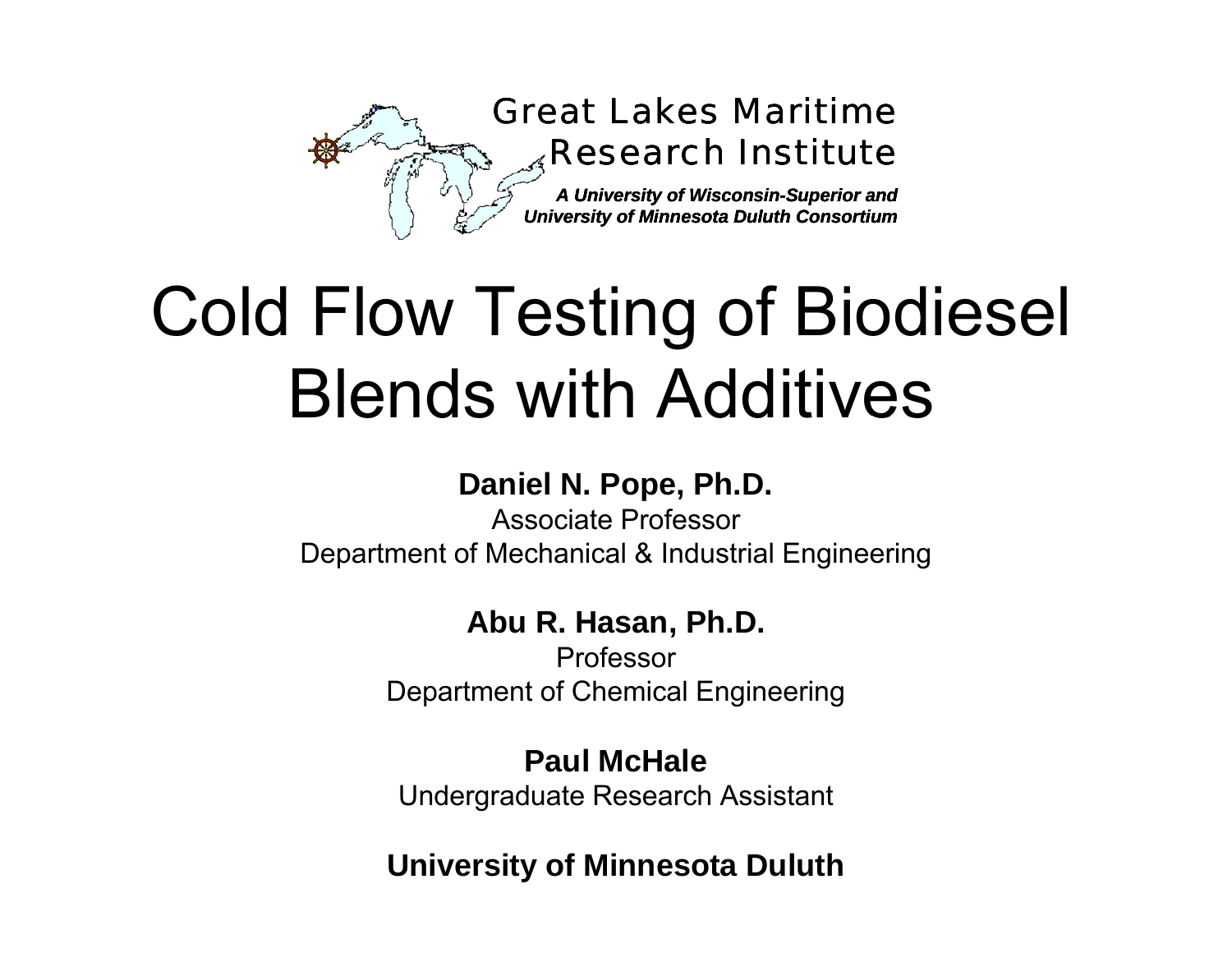# Project Goals/Topics

- • Quantify Cold Flow Properties of Biodiesel Blends with Additives
- Methodology
	- Test Procedures
	- Equipment
	- Variables
	- Sample Preparation
	- Number of Tests
- Results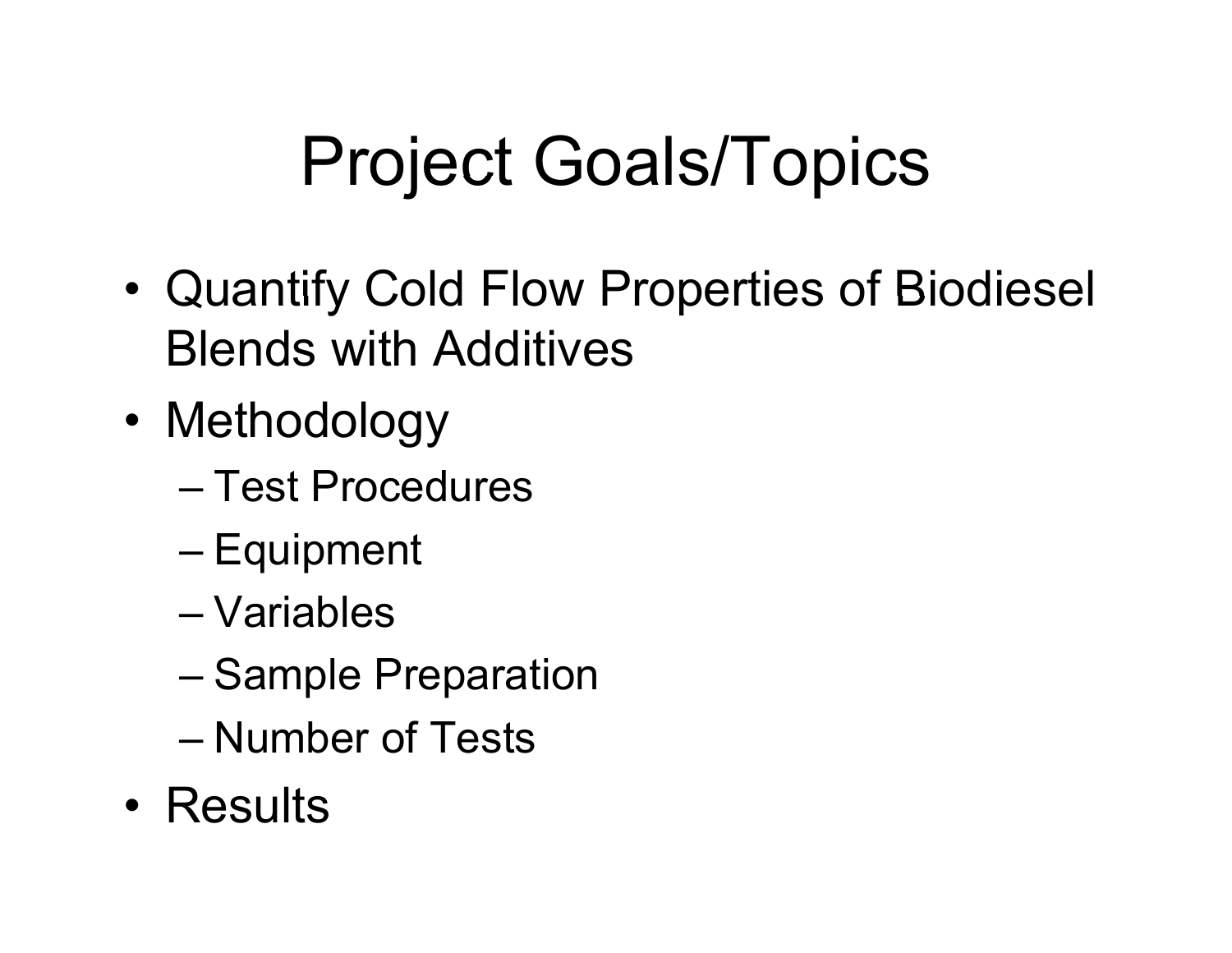# Test Procedures

- Cloud Point (CP)
	- ASTM D2500
	- Temperature at which the smallest observable cluster of wax crystals first appears
- Pour Point (PP)
	- ASTM D97/D6749
	- – Lowest temperature at which movement of the test specimen is observed
- Cold Filter Plugging Point (CFPP)
	- ASTM D6371
	- Estimation of the lowest temperature at which a fuel will give trouble-free flow in certain fuel systems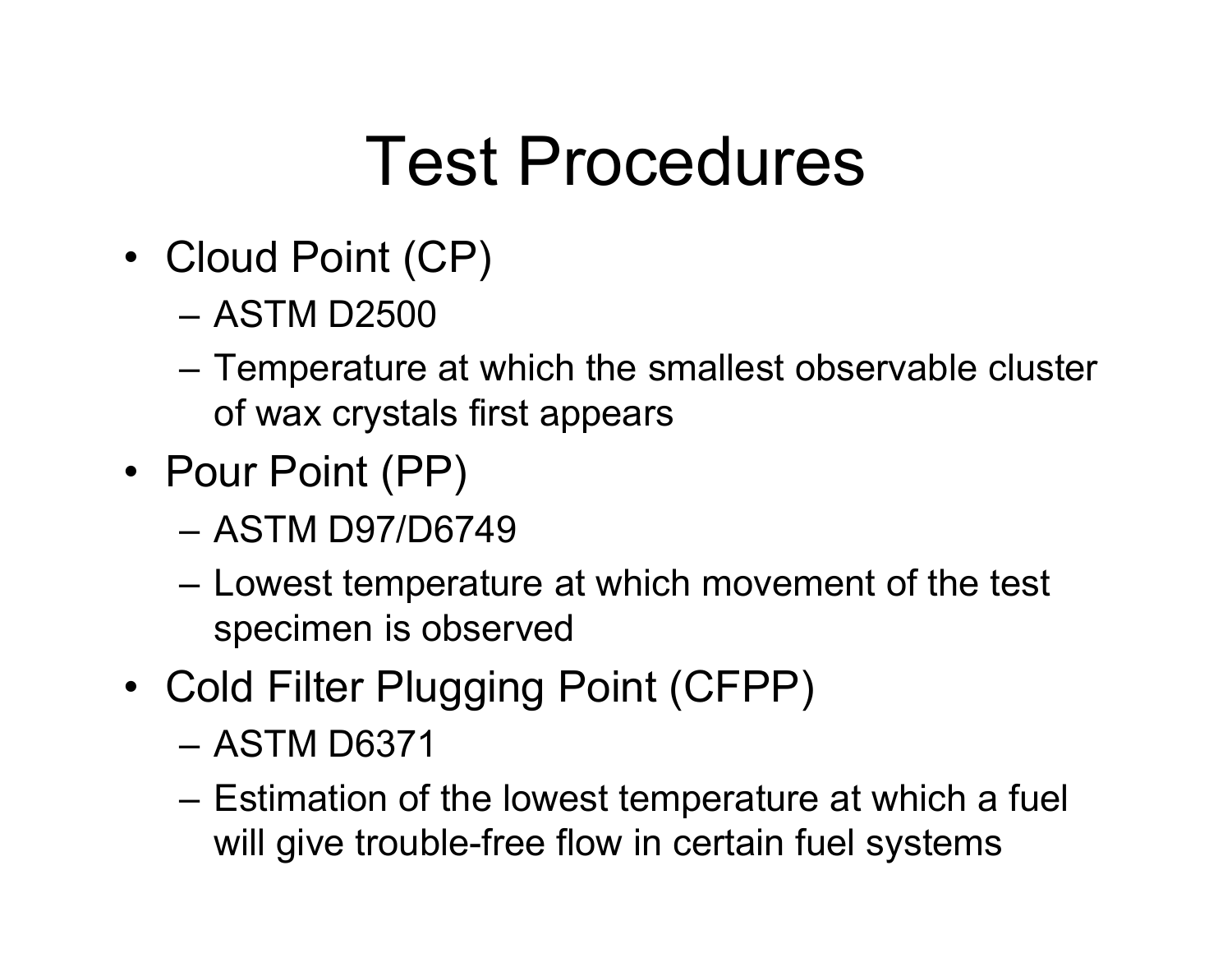# Equipment

- Tanaka MPC-102L CP/PP Tester
	- Minimum Temperature -40°C (water) -60°C (refrigerated bath)
- Tanaka AFP-102 CFPP Tester
	- Refrigerated Bath Required
	- Minimum CFPP -60°C
- Neslab RTE-7 D1 Refrigerated Bath
	- $-$  Temperature Range: -25°C to +150°C





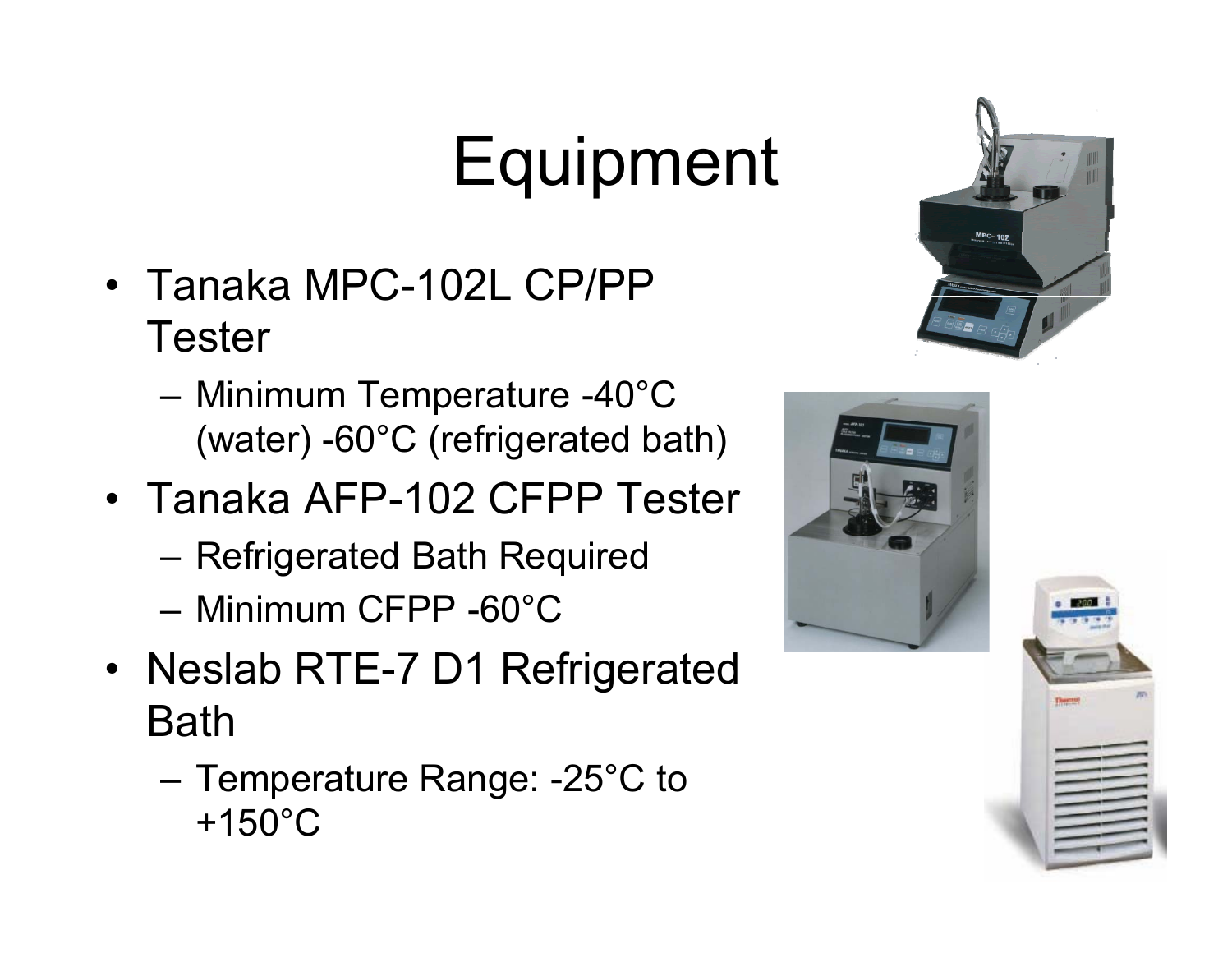# Test Variables

- Blend (6 Blends)
	- #2 Diesel (high sulfur)
	- B5, B10, B20, B50, B100 (soy methyl ester)
- Additive
	- 4 different additives
- Additive Loading (3 Loadings)
	- No loading
	- 100% loading
		- Manufacturer's Recommended Amount
	- –200% loading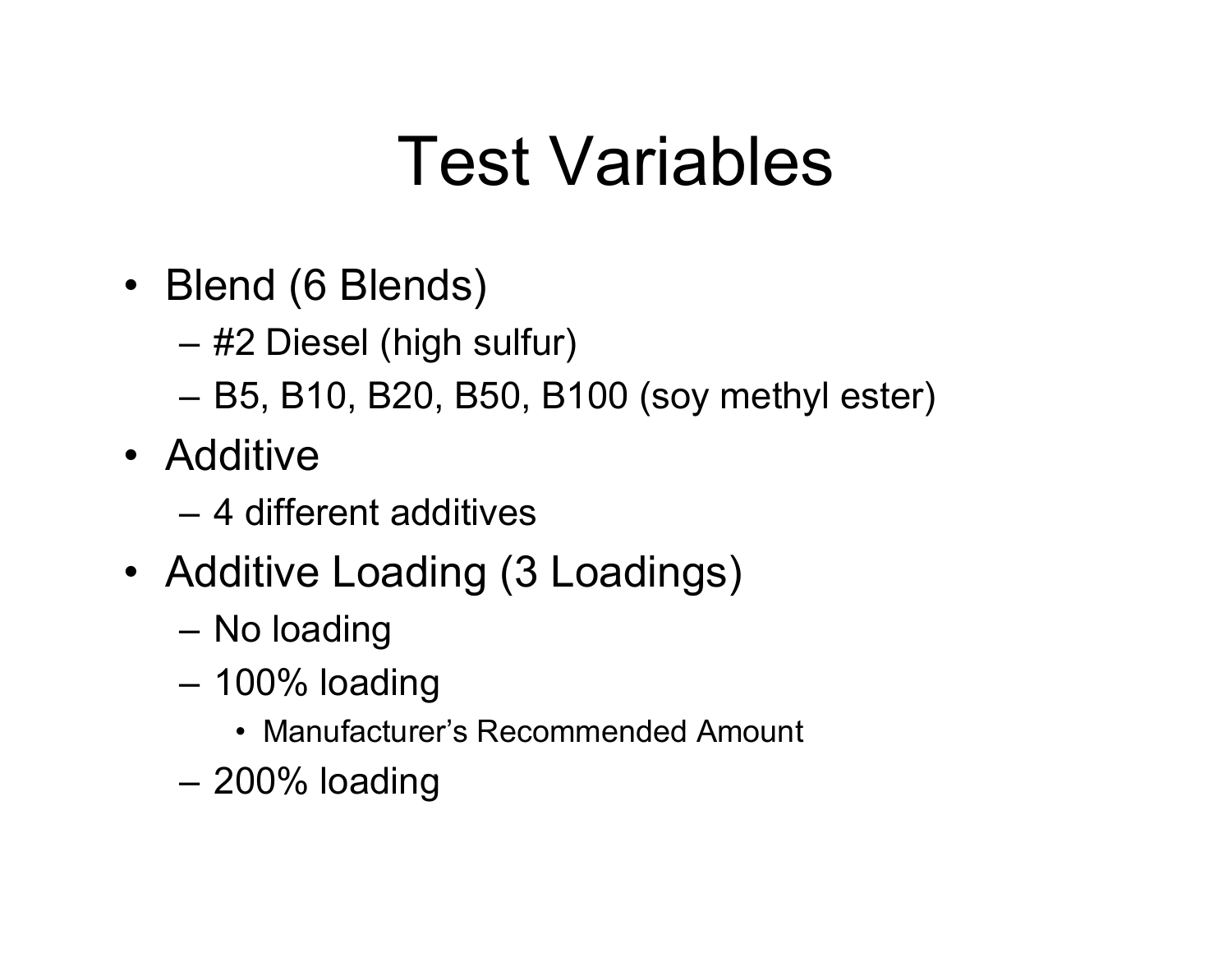# **Additives**

- FPPF Deluxe Total Power
- Power Service Diesel Fuel Supplement + Cetane Boost
- AMSOIL Diesel Cold Flow Improver
- Howes Diesel Treat

| <b>Additive</b>      | <b>Recommended Volume Ratio</b><br>Amount* | (additive/fuel) |  |  |
|----------------------|--------------------------------------------|-----------------|--|--|
| <b>FPPF</b>          | 1 quart/250 gal.                           | 0.001           |  |  |
| <b>Power Service</b> | 8 oz./25 gal.                              | 0.0025          |  |  |
| <b>AMSOIL</b>        | 2 oz./5 gal.                               | 0.003125        |  |  |
| <b>Howes</b>         | 1 oz./5 gal.                               | 0.0015625       |  |  |

**\*Recommended Amount = 100% Loading**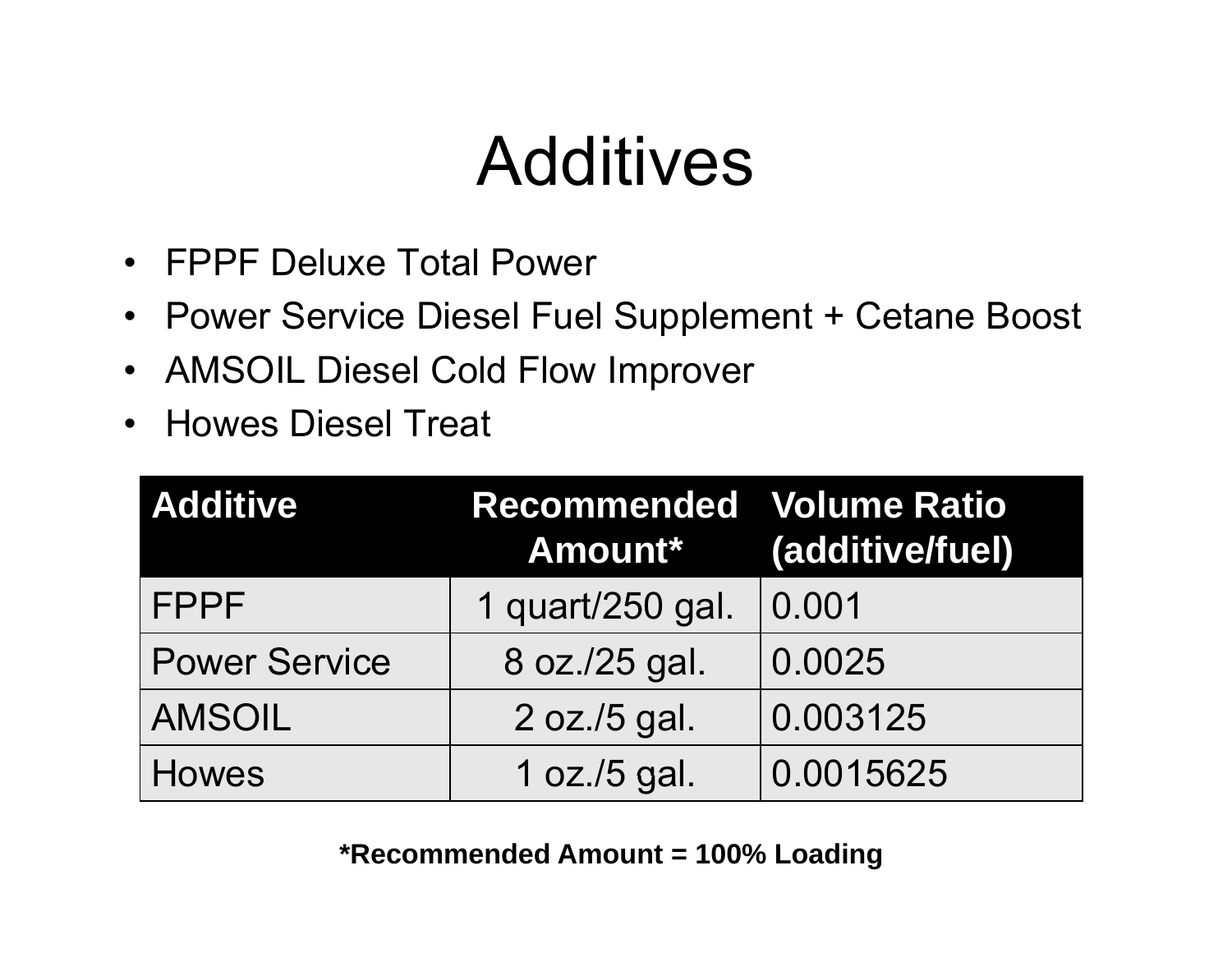# Sample Preparation

- 300 mL Sam ples
	- Blend Uncertainties
		- B5 ± 0.14
		- B10 ± 0.14
		- B20 ± 0.22
		- B50 ± 0.57
	- Additive Uncertainties (Volume Ratio)
		- FPPF  $\rightarrow$  0.001 ± 2.06E-5
		- Power Service  $\rightarrow$  0.0025 ± 2.36E-5
		- $\bullet$  AMSOIL  $\rightarrow$  0.003125 ± 2.54E-5
		- Howes  $\rightarrow$  0.0015625 ± 2.14E-5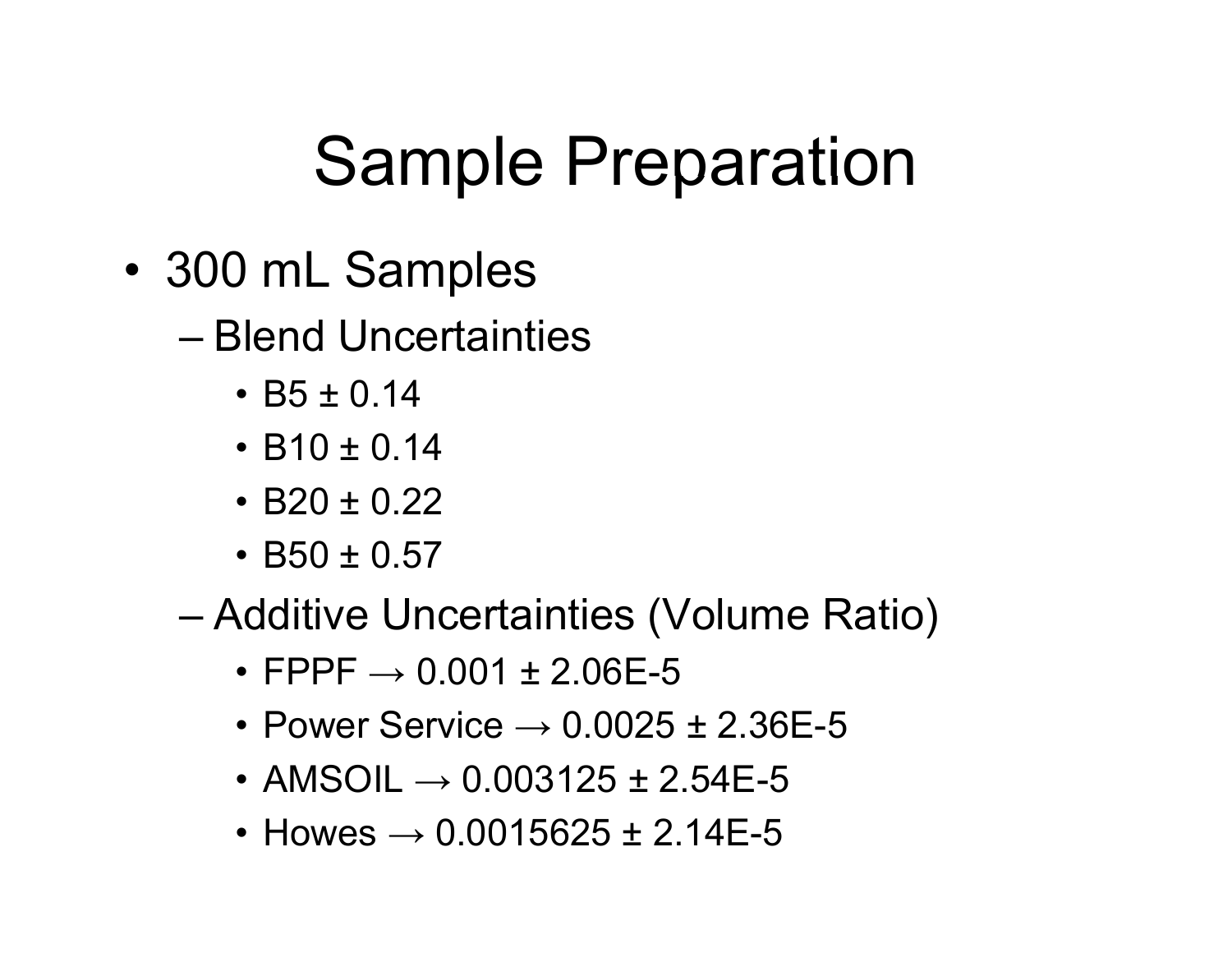# Number of Tests

- • Additive/Loading Effect
	- No Additive (1) + (4 Additives × 2 Loadings)
	- 9 Combinations
- Total Combinations
	- # of Blends (6) × Additive/Loading Effect (9)
	- 54 Combinations
- Each Test Repeated 3 Times
	- Check for Repeatable Results
- **TOTAL NUMBER OF TESTS = 162**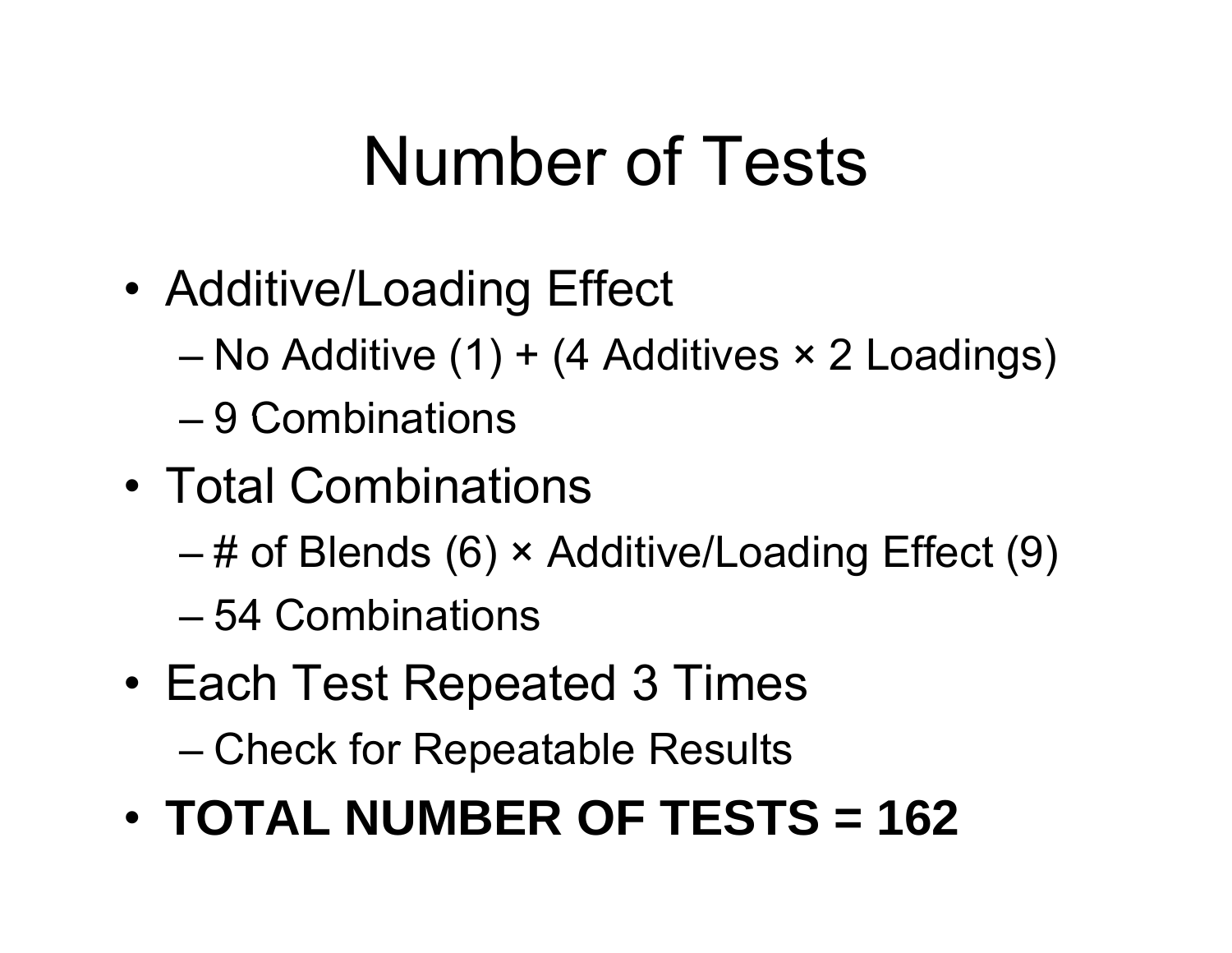#### **No Additives**

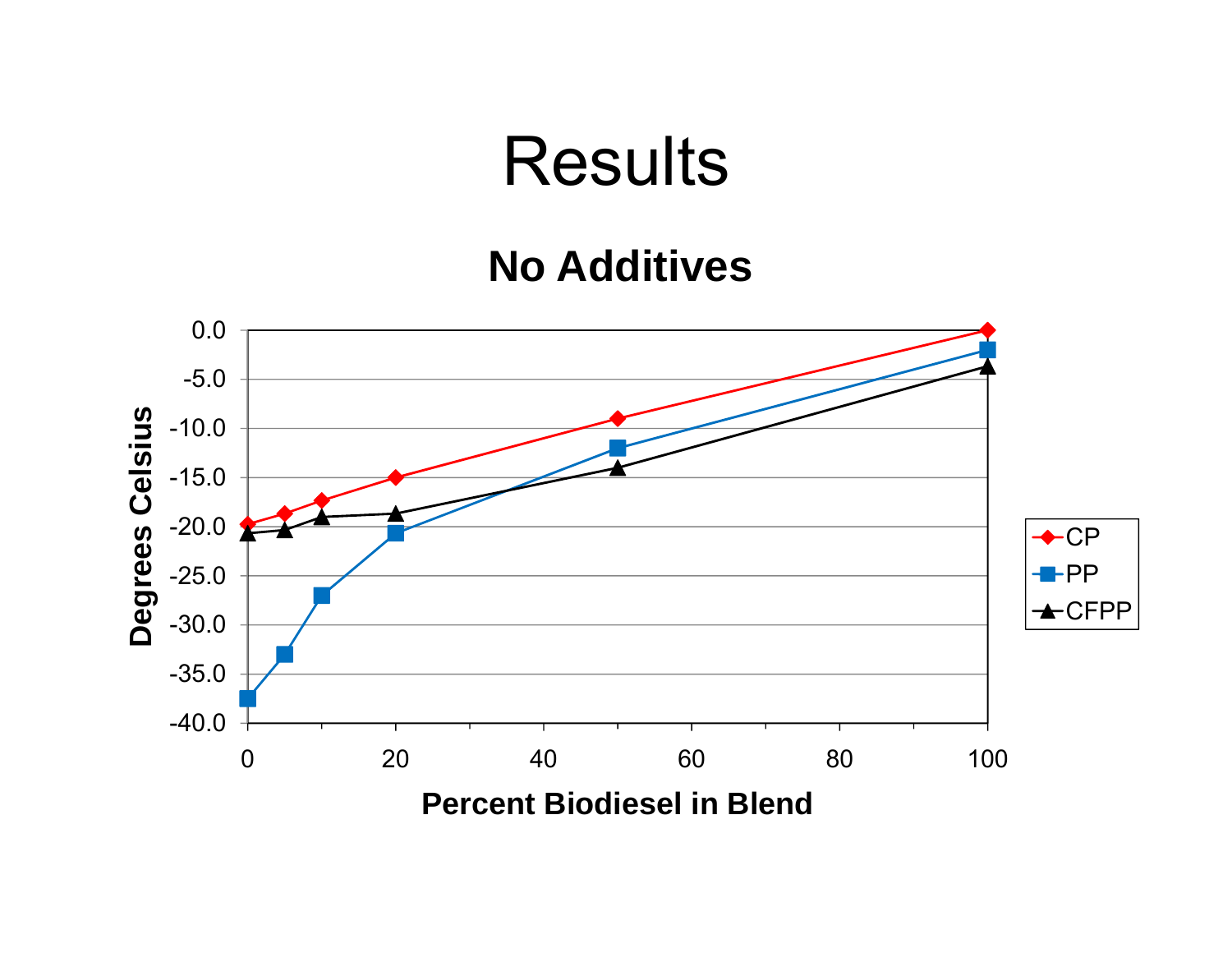#### **Reduction in Cloud Point for 100% Loading**

| <b>Additive</b>      | <b>Reduction in CP</b><br><b>(°C)</b> |           |            |            |            |             |
|----------------------|---------------------------------------|-----------|------------|------------|------------|-------------|
|                      | #2                                    | <b>B5</b> | <b>B10</b> | <b>B20</b> | <b>B50</b> | <b>B100</b> |
| <b>FPPF</b>          | <u>-1.8</u>                           | $-0.7$    | $-0.3$     | $-1.3$     | 1.0        | 1.0         |
| <b>Power Service</b> | $-2.8$                                | $-3.7$    | $-3.3$     | 0.0        | 1.0        | 0.0         |
| <b>AMSOIL</b>        | $-0.8$                                | $-2.3$    | $-1.0$     | $-2.7$     | $-2.0$     | 1.0         |
| <b>Howes</b>         | $-3.4$                                | $-3.3$    | $-3.3$     | 0.0        | 0.0        | 0.3         |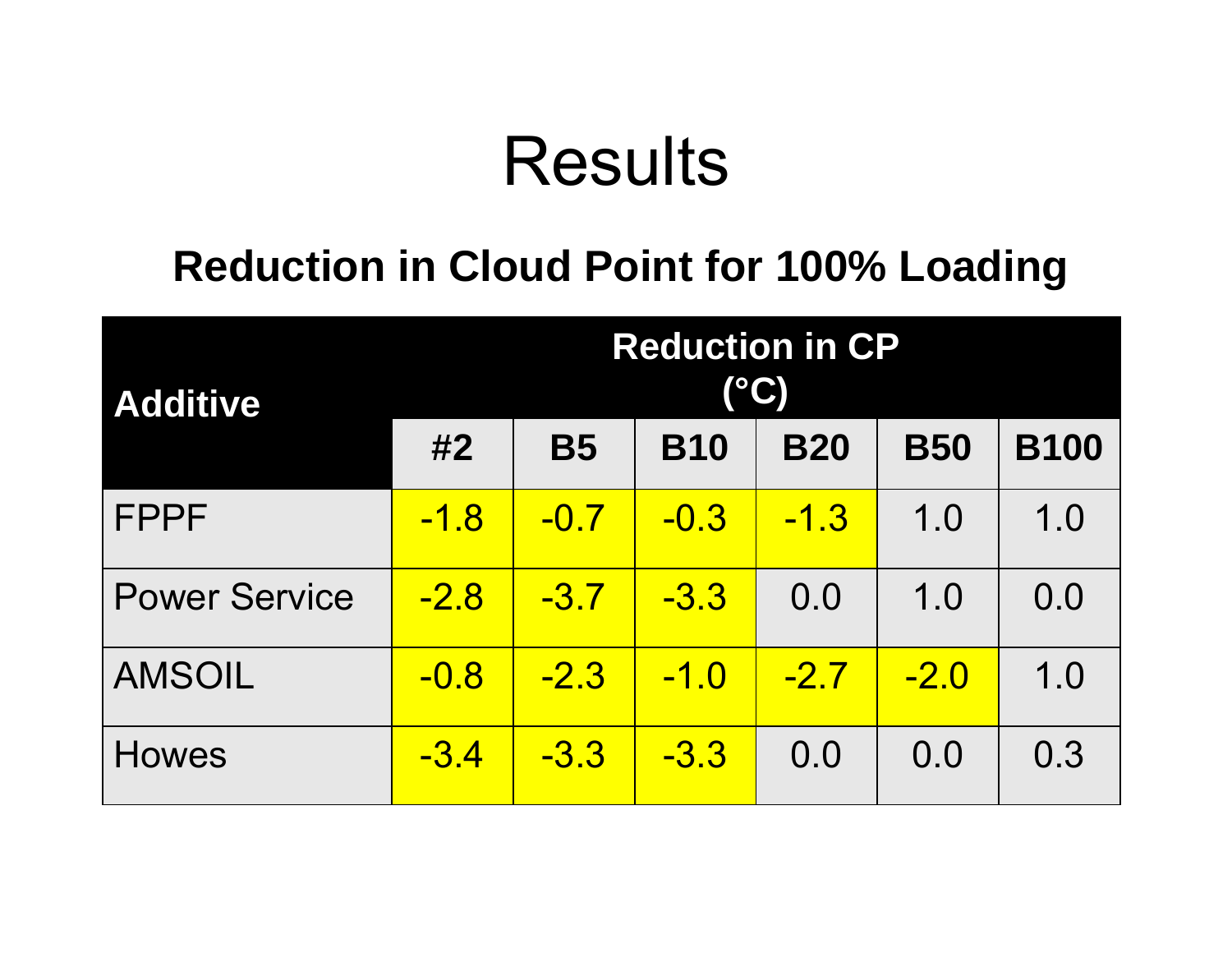#### **Reduction in Pour Point for 100% Loading**

| <b>Additive</b>      | <b>Reduction in PP</b> |           |            |            |            |             |
|----------------------|------------------------|-----------|------------|------------|------------|-------------|
|                      | #2                     | <b>B5</b> | <b>B10</b> | <b>B20</b> | <b>B50</b> | <b>B100</b> |
| <b>FPPF</b>          | >12.5                  | >17       | >23        | >29        | 8.0        | 2.0         |
| <b>Power Service</b> | >12.5                  | >17       | >23        | >29        | 9.7        | 2.3         |
| <b>AMSOIL</b>        | >12.5                  | >17       | >23        | >29        | >38        | 9.7         |
| <b>Howes</b>         | >12.5                  | >17       | 18.0       | 10.3       | 4.0        | 2.5         |

#### **Pour Point < -50°C**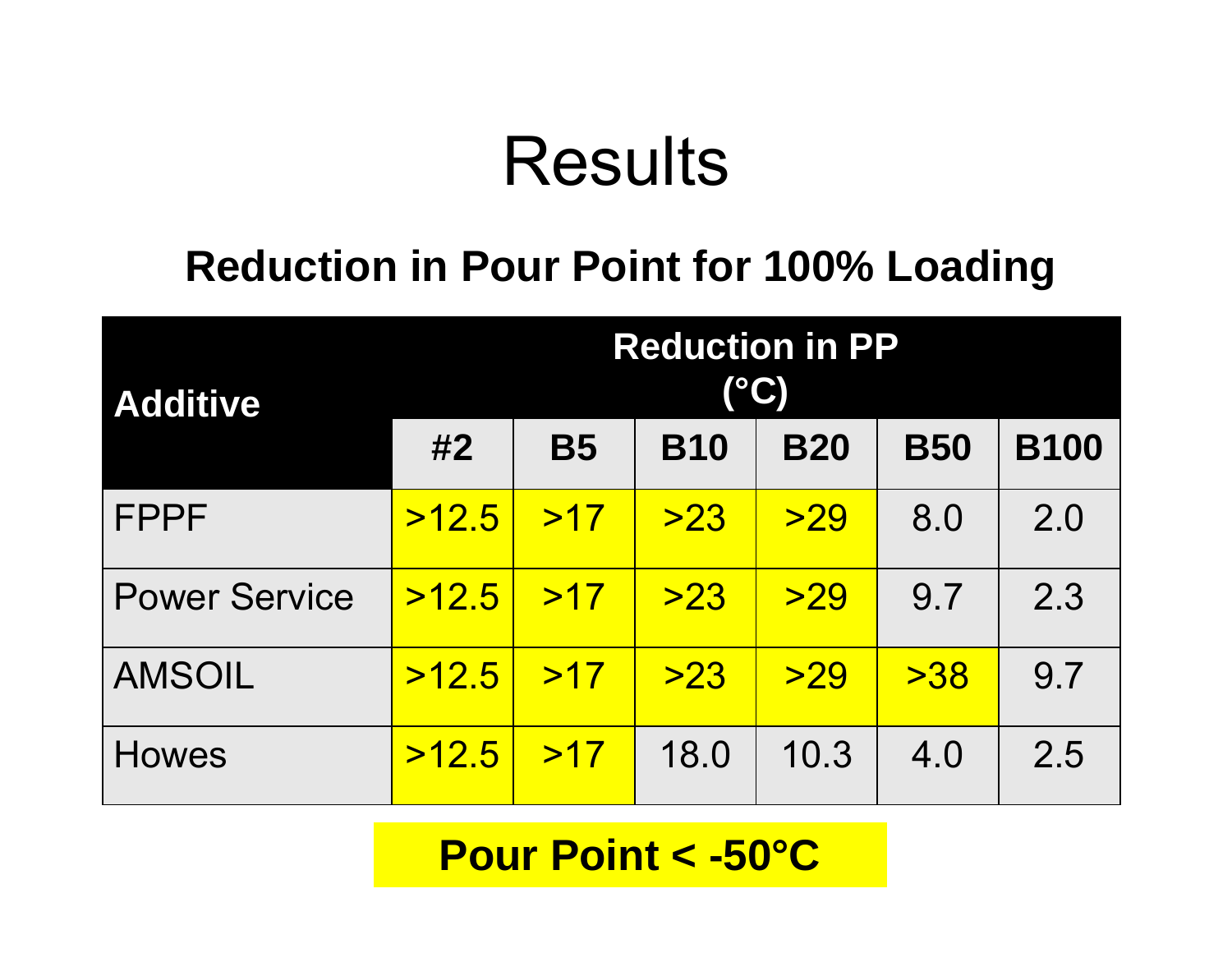#### **Reduction in CFPP for 100% Loading**

| <b>Additive</b>      | <b>Reduction in CFPP</b><br>(°C) |           |            |            |            |             |
|----------------------|----------------------------------|-----------|------------|------------|------------|-------------|
|                      | #2                               | <b>B5</b> | <b>B10</b> | <b>B20</b> | <b>B50</b> | <b>B100</b> |
| <b>FPPF</b>          | 14.7                             | 14.7      | 14.3       | 5.0        | $-2.0$     | $-1.7$      |
| <b>Power Service</b> | 11.3                             | 13.7      | 10.0       | 6.3        | $-2.0$     | $-2.3$      |
| <b>AMSOIL</b>        | 13.0                             | 13.7      | 12.3       | 13.3       | 0.0        | $-2.7$      |
| <b>Howes</b>         | 11.7                             | 12.7      | 5.7        | 2.3        | $-2.0$     | $-2.2$      |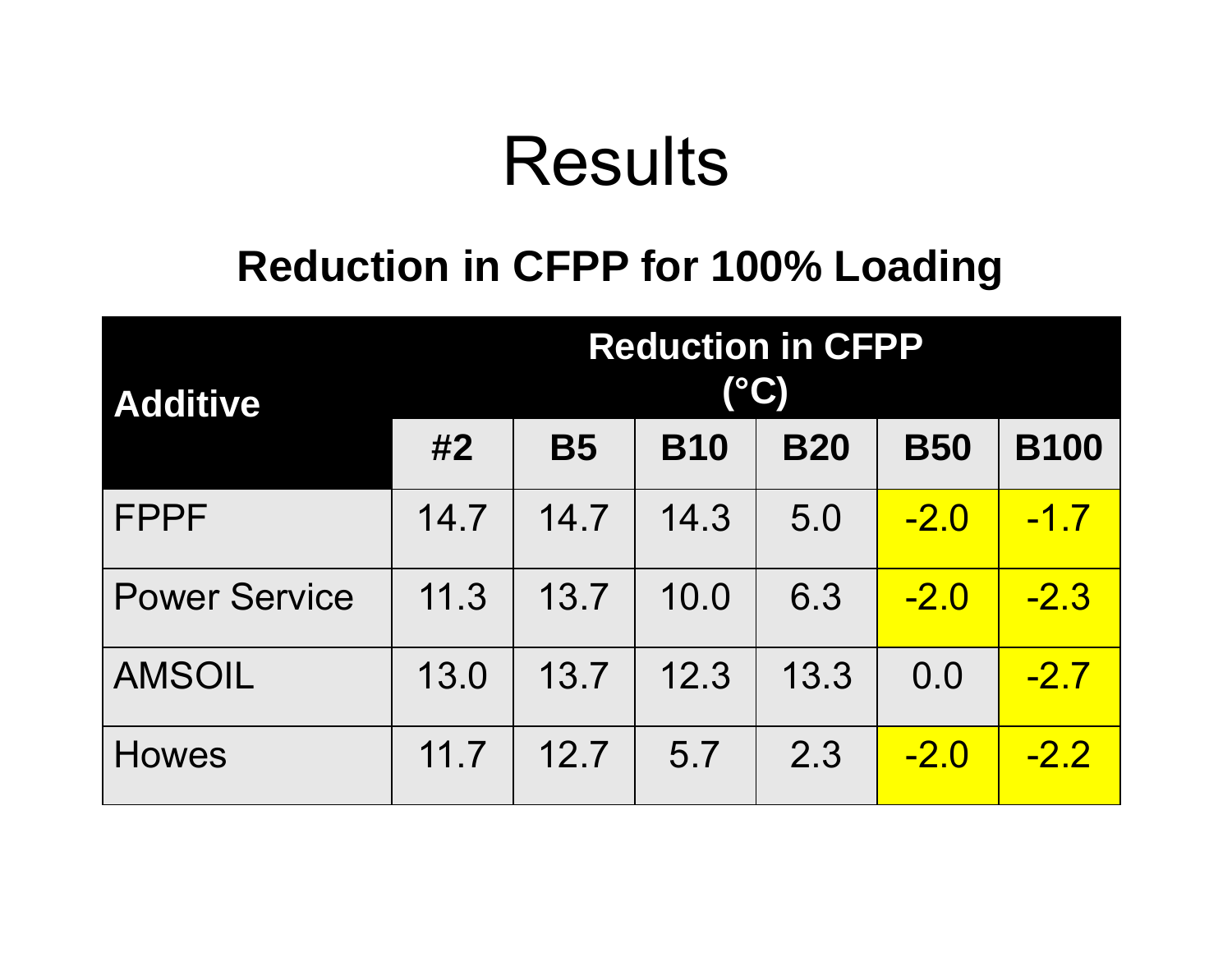- • Repeatability of Test Results
	- Generally within Test Method Specifications
	- Cloud Point ± 2°C
	- Pour Point ± 1°C
	- $-$  Cold Filter Plugging Point  $\pm$  1.76°C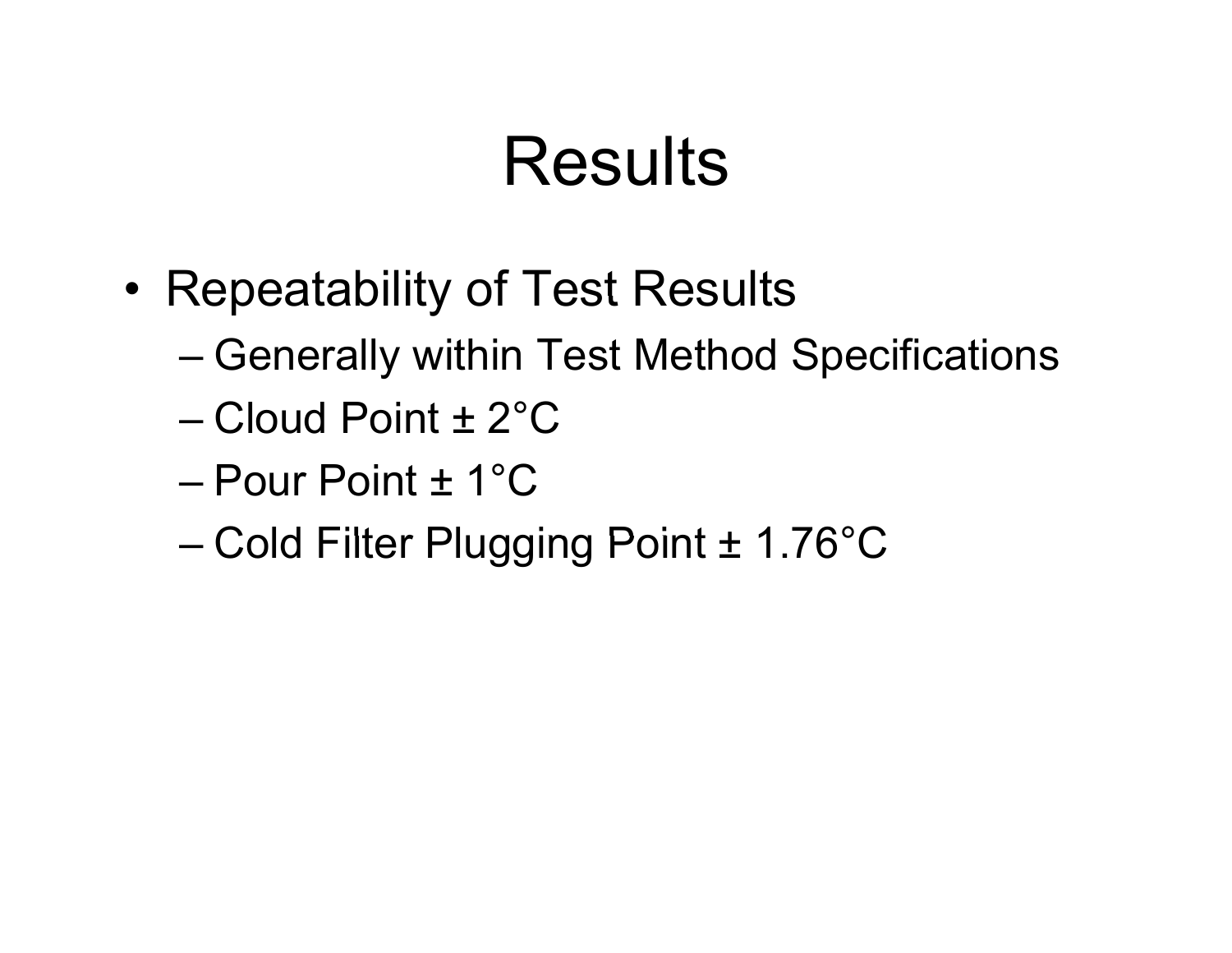## **Conclusions**

- B50 and B100 PP Slightly Greater Than CFPP
- Additive Effects (100% Loading)
	- No Noticeable Effect on Cloud Point
		- Agrees with Literature
	- Large Effect on Pour Point
		- Particularly for B20 Blends and Lower
		- AMSOIL Additive Most Effective
	- Significant Effect on CFPP
		- 3 Additives Worked Well for B20 Blends and Lower
- More Tests are Being Conducted
	- –200% Loading